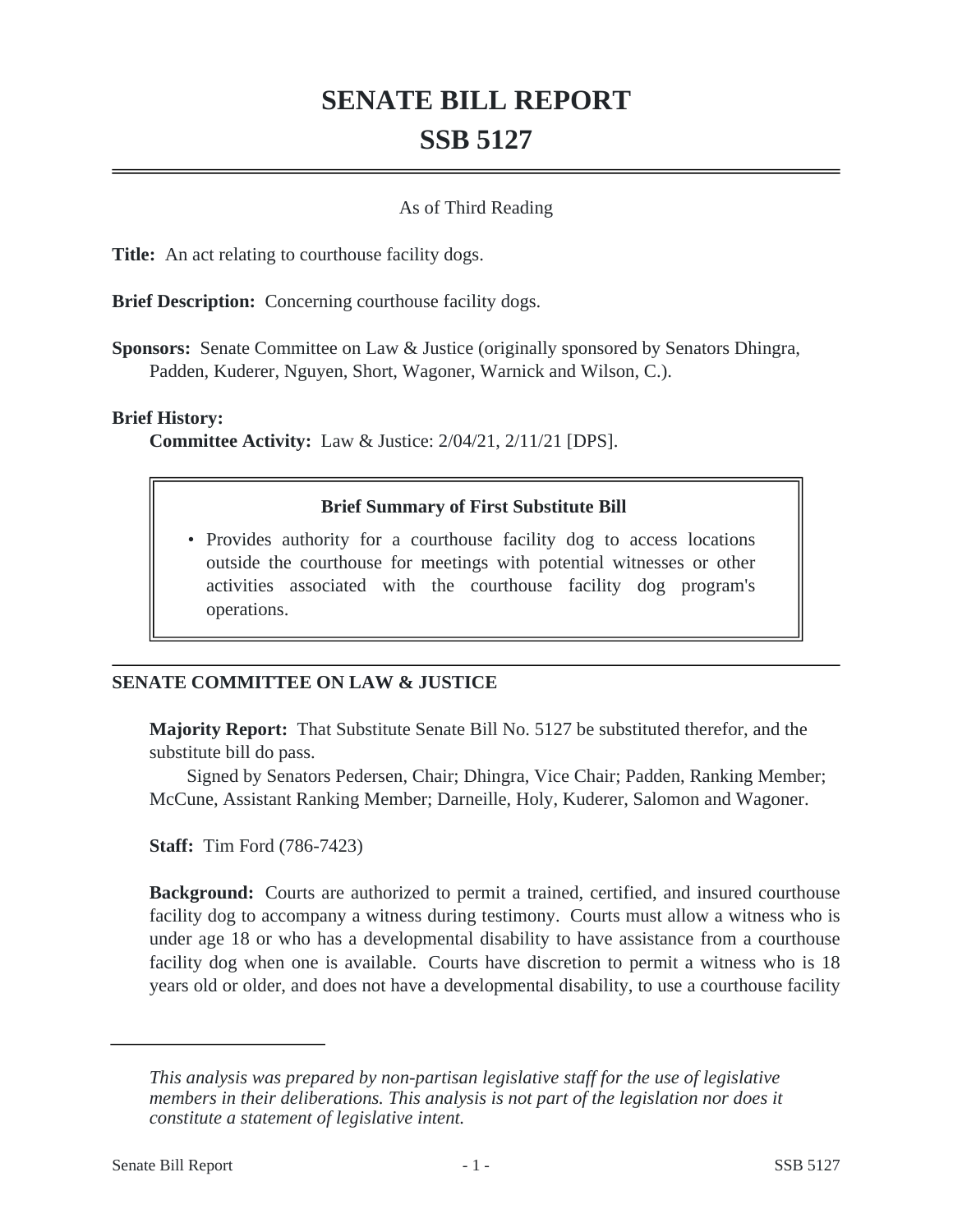dog when available. The court must determine by motion whether to allow a witness to have an assistance dog in the courtroom. The motion must demonstrate:

- the courthouse facility dog's credentials and insurance;
- the witness and dog have developed a relationship in anticipation of testimony; and
- the assistance of the courthouse facility dog is necessary to assist the witness during testimony.

In the courtroom, the handler must be present with the dog, the dog must accompany the witness to the stand without a leash, and the dog must lie quietly on the floor out of the jury's view. If the courthouse facility dog accompanies a witness in a jury trial, the court must employ specific protections to prevent prejudice to any party caused by use of the dog's assistance during testimony. The protections include:

- allowing jury voir dire questions regarding potential prejudice because of the dog's presence;
- ensuring the dog is not in view of the jury before, during, or after testimony; and
- upon a party's request, a jury instruction to address potential prejudice or bias because of the presence of the dog in the courtroom.

Courts may adopt rules governing the use of courthouse facility dogs to assist witnesses during testimony.

**Summary of First Substitute Bill:** Courts are authorized to exercise discretion permitting a courthouse facility dog to be used in any judicial proceeding.

A courthouse facility dog accompanied by a certified handler is authorized to access:

- any courthouse;
- any location where the courthouse facility dog and certified handler provide services, participate in administrative activities of the courthouse facility dog program, engage in community outreach, or participate in training activities;
- any location related to a law enforcement investigation where law enforcement requests their presence; and
- matters pending in the civil or criminal justice system.

Authorized locations include, but are not limited to, places of public accommodation, all modes of public transportation, children's advocacy centers, schools, day care facilities, law enforcement agencies, prosecutors' offices, attorneys' offices, medical facilities, specialty courts, and court appointed special advocates and guardian ad litem program offices. The certified handler may be asked to show identification, provided by the qualified assistance dog organization that trained the courthouse facility dog and courthouse handler, to establish that their public access is authorized.

The party desiring to use the assistance of a courthouse facility dog must file a motion setting out in part reasons why the courthouse facility dog would help reduce the witness's anxiety and elicit the witness's testimony. The witness should be afforded the opportunity